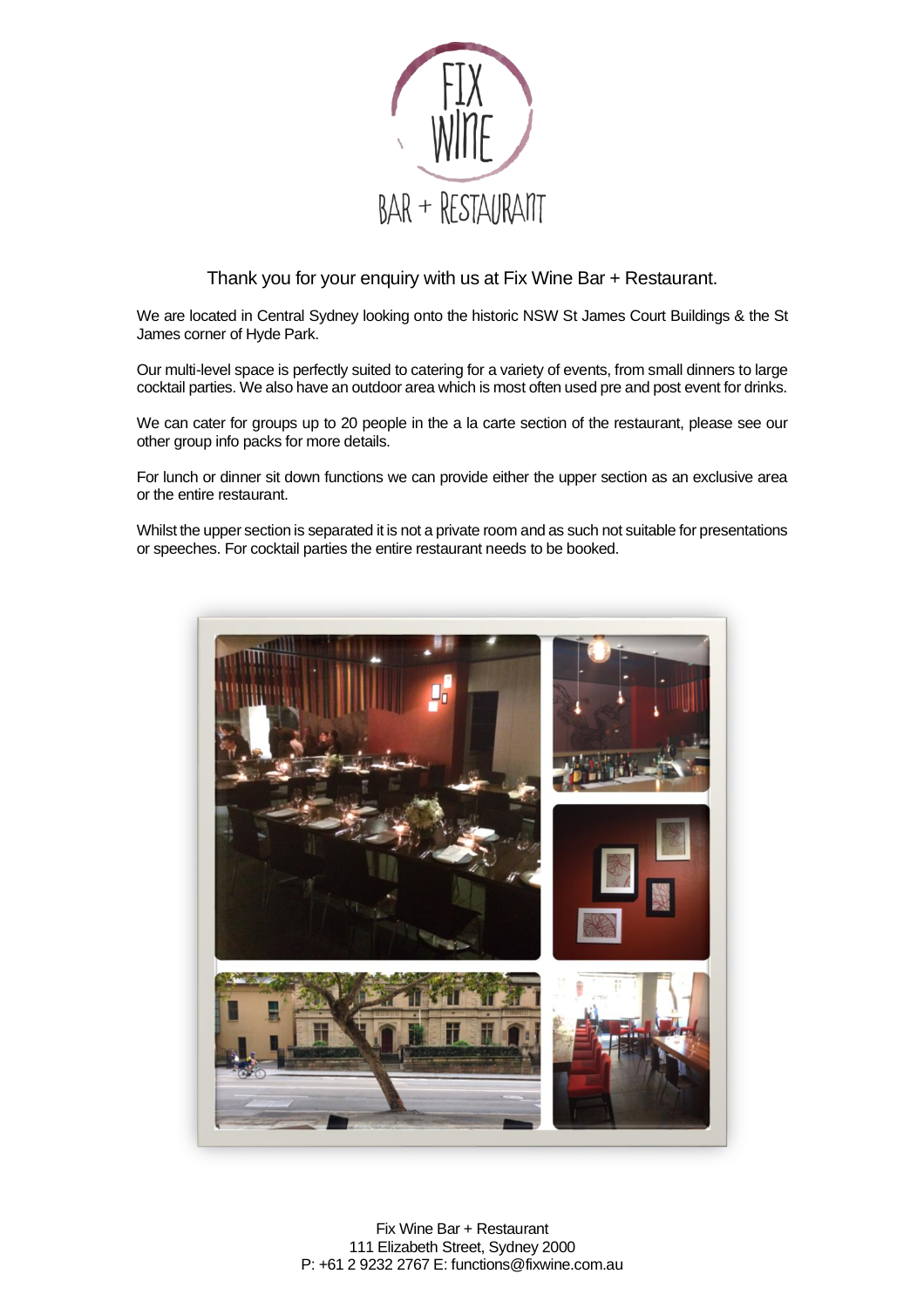

# **Our Capacity**

**Dining** Upper Section up to 30 Entire Restaurant up to 60

**Cocktails** Entire Restaurant up to 80

At Fix Wine Bar we do not have a hire charge for either the upper section or the entire restaurant. However, we do have a minimum spend requirement when you reserve a section of the restaurant exclusively.

Bookings are only confirmed once a deposit if received for 50% of your minimum spend.

There is an 10% service charge on all groups.

## **2022 Minimum Spends**

|                          |                 | Jan–Nov | December* |
|--------------------------|-----------------|---------|-----------|
| <b>Upper Section</b>     | Tuesday - Lunch | \$1000  | \$1500    |
|                          | Wednesday       | \$1500  | \$2000    |
|                          | Thursday        | \$2000  | \$2500    |
|                          | Friday - Lunch  | \$3000  | \$4000    |
|                          | Friday - Dinner | \$2000  | \$2500    |
| <b>Entire Restaurant</b> | Monday          | \$2500  | \$3500    |
|                          | Tuesday         | \$3000  | \$4000    |
|                          | Wednesday       | \$3000  | \$4000    |
|                          | Thursday        | \$4000  | \$5000    |
|                          | Friday - Lunch  | \$6000  | \$7000    |
|                          | Friday - Dinner | \$4000  | \$5000    |
|                          | Saturday        | \$3500  | \$4500    |
|                          | Sunday          | \$4500  | \$5500    |
|                          |                 |         |           |

*\* December pricing begins Monday 28th November 2022*

## **Groups for Drinks**

Our outside tables are available to be reserved for drinks up to 14 people. The front section of the bar can be booked for groups up to 25 people. There is a minimum spend of \$1500 to book this section for 2 hours. Additional hours are \$500 per hour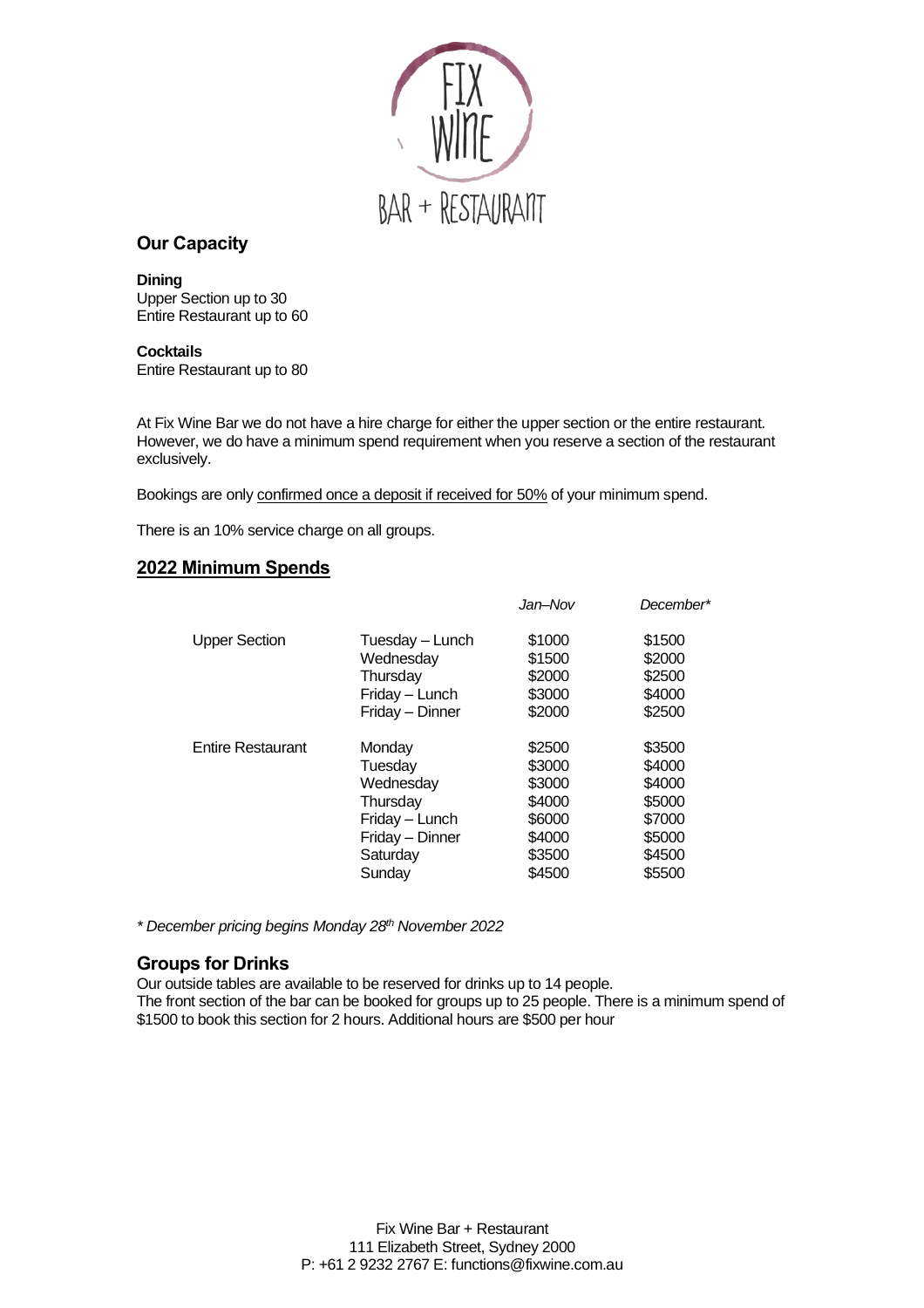

# **Terms & Conditions**

#### **Booking & Confirmation**

Please fill in the booking form found on page 3, sign and send back to Fix Wine Bar + Restaurant on email to: functions@fixwine.com.au to secure your event.

#### **Deposit**

50% of the minimum spend is required as a deposit to confirm your booking. This must be received at least 60 days prior to the event. There is no booking made until deposit has been received. By paying the deposit you are agreeing to the terms of this document.

#### **Payment**

Final payment must be made on the day of the event. Please note that Fix Wine Bar + Restaurant does not accept cheques as balance of payment for the event. All prices are given as a guide only and vary according to the number of guests, date of the function and overall catering requirements.

#### **Confirming Final Guest Numbers**

Fix Wine Bar + Restaurant requires that final guest numbers be confirmed 96 hours prior to the function date. This number can be decreased or increased however the number confirmed at 96 hours prior is the minimum amount that will be charged, any increase to this minimum number must be paid for at the completion of the function.

#### **Minimum Spend**

Regardless of the final numbers confirmed, if the final food and beverage bill does not reach the minimum spend the client is responsible to also pay the difference on the day of the event.

#### **Service Charge**

10% gratuity will be added to the total food and beverage component of the final account.

#### **Hiring of Equipment**

The client is responsible for any external hiring of equipment and is to be paid for by the client. Prices quoted do not include any floral or table decorations, music or entertainment, photography or audio-visual requirements.

#### **Music/Entertainment/Noise Levels**

Regulations are in place with regards to noise levels, music and entertainment. We reserve the right to lower noise levels if it results in disturbing other restaurant patrons or residents.

#### **Finishing Times**

Lunch functions must finish at 4.30pm unless a prior arrangement has been made. Dinner functions cannot extend past midnight due to licensing requirements.

### **Client Responsibilities**

The client is expected to conduct their function in a legal and respectable manner and is responsible for the conduct of its guests and invitees. The client will be charged for any damage that occurs to the restaurant, the property or it's staff. Please also note that in line with Australian legislation relating to responsible service of alcohol, Fix Wine staff and management reserve the right to terminate a function, refuse service to any guest deemed intoxicated, or take responsible action to assist any intoxicated guest from the premises.

#### **Cancellation**

Any cancellations must be made in writing. Cancellations received **more than 30 days prior** to the function date will receive a full refund. Cancellations **made less than 30 days but more than 14 days prio**r to the function date will not be entitled to a refund of the deposit. Cancellations made **less than 14 days** from the event will be invoiced the full minimum spend for the event.

> Fix Wine Bar + Restaurant 111 Elizabeth Street, Sydney 2000 P: +61 2 9232 2767 E: functions@fixwine.com.au